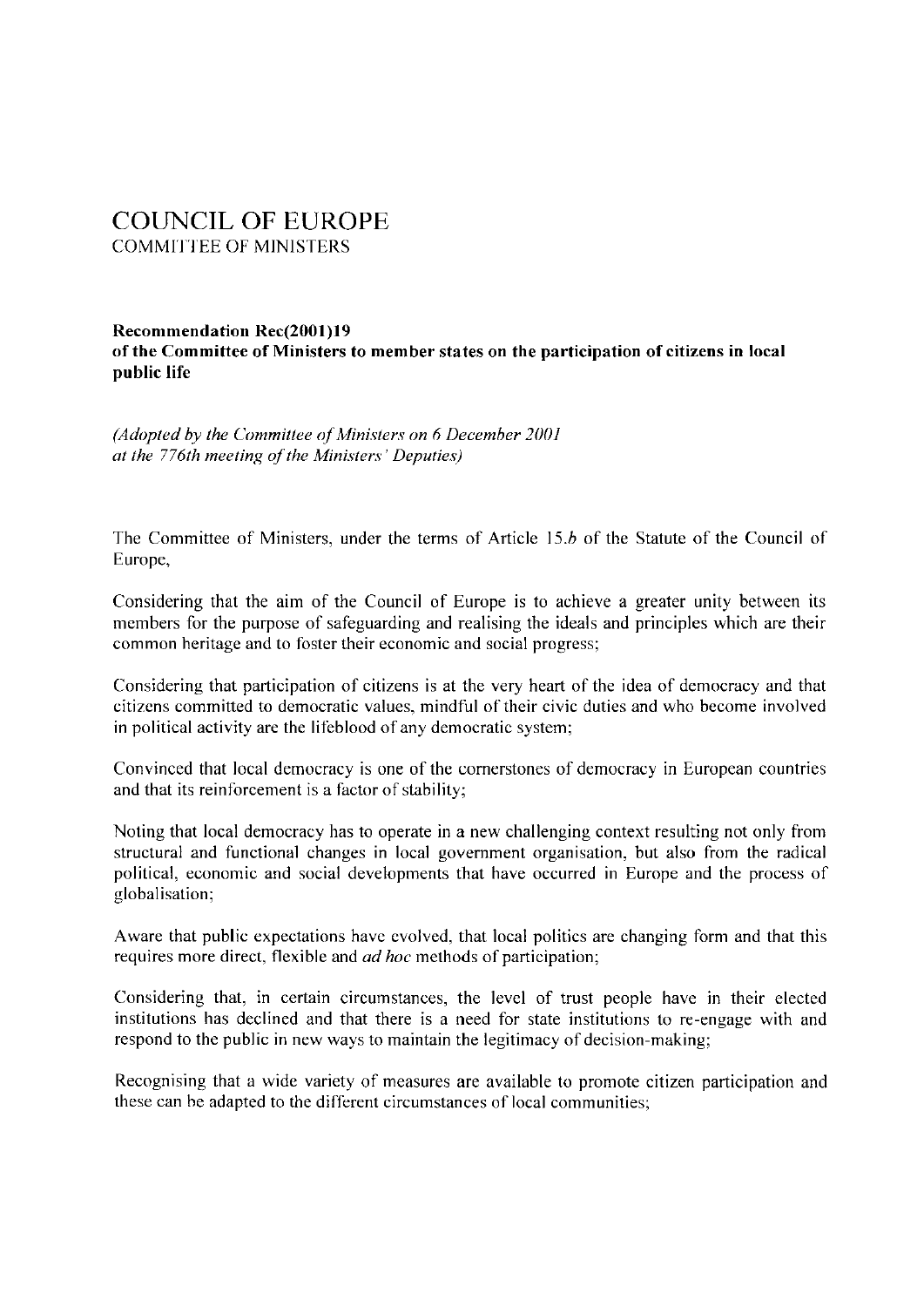Considering that the right of citizens to have their say in major decisions entailing long-term commitments or choices which are difficult to reverse and concern a majority of citizens is one of the democratic principles common to all member states of the Council of Europe;

Considering that this right can be most directly exercised at local level and that, accordingly, steps should be taken to involve citizens more directly in the management of local affairs, while safeguarding the effectiveness and efficiency of such management;

Reaffirming its belief that representative democracy is part of the common heritage of member states and is the basis of the participation of citizens in public life at national, regional and local level;

Considering that dialogue between citizens and local elected representatives is essential for local democracy, as it strengthens the legitimacy of local democratic institutions and the effectiveness of their action;

Considering that, in keeping with the principle of subsidiarity, local authorities have and must assume a leading role in promoting citizens' participation and that the success of any "local democratic participation policy" depends on the commitment of these authorities;

Having regard to Recommendation No. R (81) 18 of the Committee of Ministers to member states concerning participation at municipal level and considering that the changes that have taken place since its adoption justify that the latter be replaced by the present Recommendation;

Having regard to Opinion No. 232 (2001) of the Parliamentary Assembly;

Having regard to Opinion 15 (2001) of the Congress of Local and Regional Authorities of Europe and to the Congress' texts which are relevant in the field,

Recommends that the governments of member states:

1. frame a policy, involving local and -- where applicable -- regional authorities, designed to promote citizens' participation in local public life, drawing on the principles of the European Charter of Local Self-Government adopted as an international treaty on 15 October 1985 and ratified to date by a large majority of Council of Europe member states, as well as on the principles contained in Appendix I to this Recommendation;

2. adopt, within the context of the policy thus defined and taking into account the measures listed in Appendix II to this recommendation, the measures within their power, in particular with a view to improving the legal framework for participation and ensuring that national legislation and regulations enable local and regional authorities to employ a wide range of participation instruments in conformity with paragraph 1 of Recommendation No. R (2000) 14 of the Committee of Ministers to member states on local taxation, financial equalisation and grants to local authorities;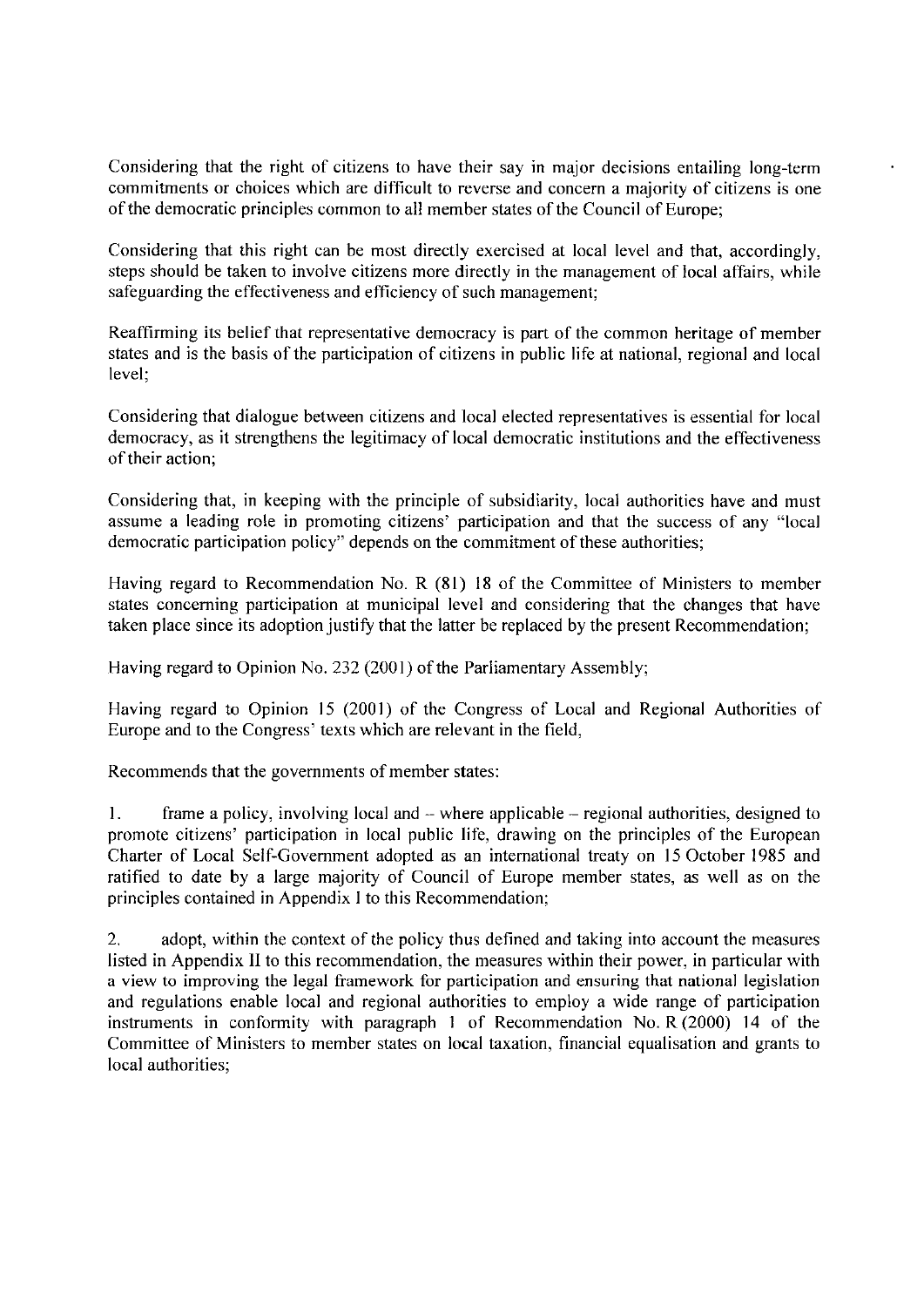3. invite, in an appropriate way, local and regional authorities:

to subscribe to the principles contained in Appendix I to this recommendation and to undertake the effective implementation of the policy of promoting citizens' participation in local public life;

to improve local regulations and practical arrangements concerning citizens' participation in local public life, and to take any other measures within their power to promote citizens' participation, with due regard for the measures listed in Appendix II to this recommendation;

4. ensure that this recommendation is translated into the official language or languages of their respective countries and, in ways they consider appropriate. is published and brought to the attention of local and regional authorities;

Decides that this recommendation will replace Recommendation No. R  $(81)$  18 concerning participation at municipal level.

# *Appendix I*

### **Basic principles of a local democratic participation policy**

I. Guarantee the right of citizens to have access to clear, comprehensive information about the various matters of concern to their local community and to have a say in major decisions affecting its future.

2. Seek tor new ways to enhance civic-mindedness and to promote a culture of democratic participation shared by communities and local authorities.

3. Develop the awareness of belonging to a community and encourage citizens to accept their responsibility to contribute to the life of their communities.

4. Accord major importance to communication between public authorities and citizens and encourage local leaders to give emphasis to citizens' participation and careful consideration to their demands and expectations, so as to provide an appropriate response to the needs which they express.

5. Adopt a comprehensive approach to the issue of citizens' participation, having regard both to the machinery of representative democracy and to the forms of direct participation in the decision-making process and the management of local affairs.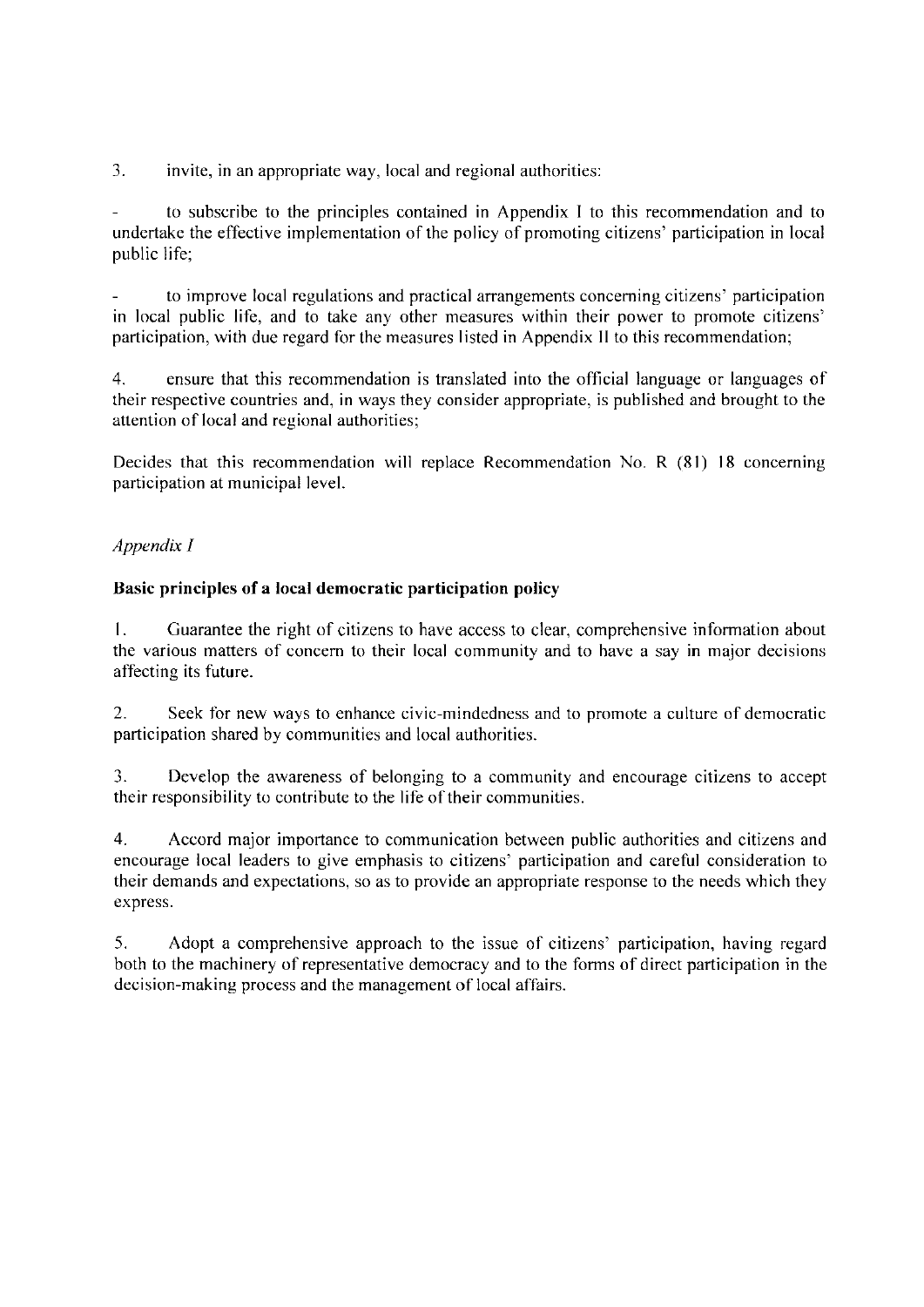6. Avoid overly rigid solutions and allow for experimentation, giving priority to empowerment rather than to laying down rules; consequently, provide for a wide range of participation instruments, and the possibility of combining them and adapting the way they are used according to the circumstances.

7. Start from an in-depth assessment of the situation as regards local participation, establish appropriate benchmarks and introduce a monitoring system for tracking any changes therein, in order to identify the causes of any positive or negative trends in citizen participation, and in order to gauge the impact of the mechanisms adopted.

8. Enable the exchange of information between and within countries on best practices in citizen participation, support local authorities' mutual learning about the effectiveness of the various participation methods and ensure that the public is fully informed about the whole range of opportunities available.

9. Pay particular attention to those categories of citizens who have greater difficulty becoming actively involved or who, *de facto,* remain on the sidelines of local public life.

10. Recognise the importance of a fair representation of women in local politics.

II Recognise the potential that children and young people represent for the sustainable development of local communities and emphasise the role they can play.

12. Recognise and enhance the role played by associations and groups of citizens as key partners in developing and sustaining a culture of participation and as a driving force in the practical application of democratic participation.

13. Enlist the joint effort of the authorities at every territorial level, with each authority being responsible for taking appropriate action within its competence, according to the principle of subsidiarity.

# *Appendix II*

# **Steps and measures to encourage and reinforce citizens' participation in local public life**

# **A. General steps and measures**

I. Ascertain whether, in a complex and increasingly globalised world, the relevance of local action and decision-making is made clear to the public by identifying core roles for local authorities in a changing environment.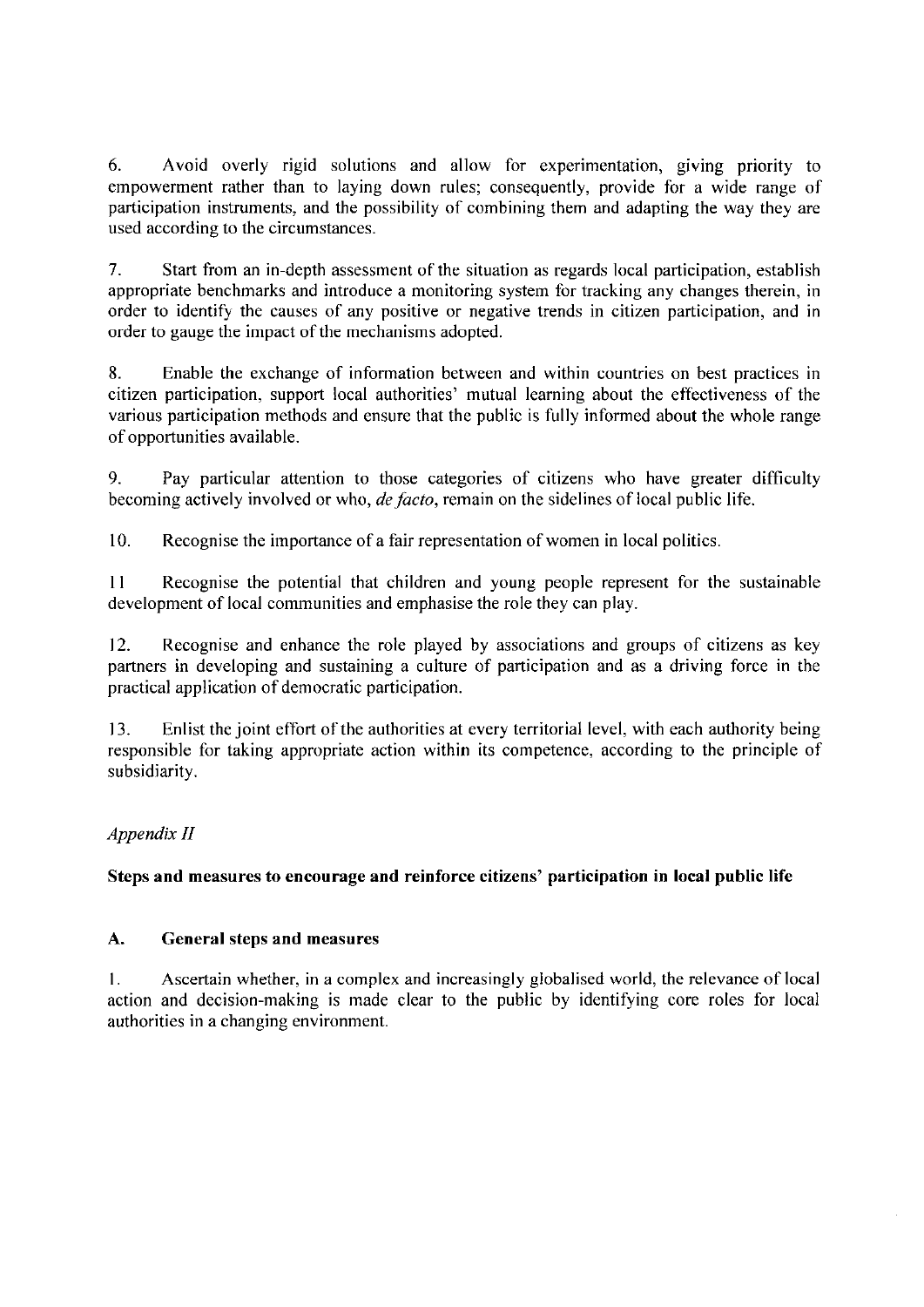2. Give proper emphasis to these roles and ascertain, if necessary, whether the balance of powers exercised at national, regional and local levels is such as to ensure that a sufficient capacity for local action lies with local authorities and elected representatives to provide the necessary stimulus and motivation for civic involvement. In this context, make use of every opportunity for functional decentralisation, for example by delegating more responsibilities with regard to schools, day nurseries and other facilities for children or infants, care facilities for the elderly, hospitals and health centres, sport and recreation centres, theatres, libraries, etc.

3. Improve citizenship education and incorporate into school curricula and training syllabuses the objective of promoting awareness of the responsibilities that are incumbent on each individual in a democratic society, in particular within the local community, whether as an elected representative, local administrator, public servant or ordinary citizen.

4. Encourage local elected representatives and local authorities, by any suitable means including the drafting of codes of conduct, to behave in a manner consistent with the high ethical standards and ensure compliance with these standards.

5. Introduce greater transparency into the way local institutions and authorities operate, and in particular:

- 1. ensure the public nature of the local decision-making process (publication of agendas of local council and local executive meetings; meetings of the local council and its committees open to the public; question and answer sessions, publication of minutes of meetings and decisions, etc.);
- ii. ensure and facilitate access by any citizen to information concerning local affairs (setting up information bureaus, documentation centres, public databases; making use of information technology; simplifying administrative formalities and reducing the cost of obtaining copies of documents, etc.);
- iii. provide adequate information on administrative bodies and their organisational structure, and inform citizens who are directly affected by any ongoing proceedings of the progress of these proceedings and the identity of the persons in charge.

6. Implement a fully-fledged communication policy, in order to afford Citizens the opportunity to better understand the main issues of concern to the community and the implications of the major political decisions which its bodies are called upon to make, and to inform citizens about the opportunities for, and forms of, participation in local public life.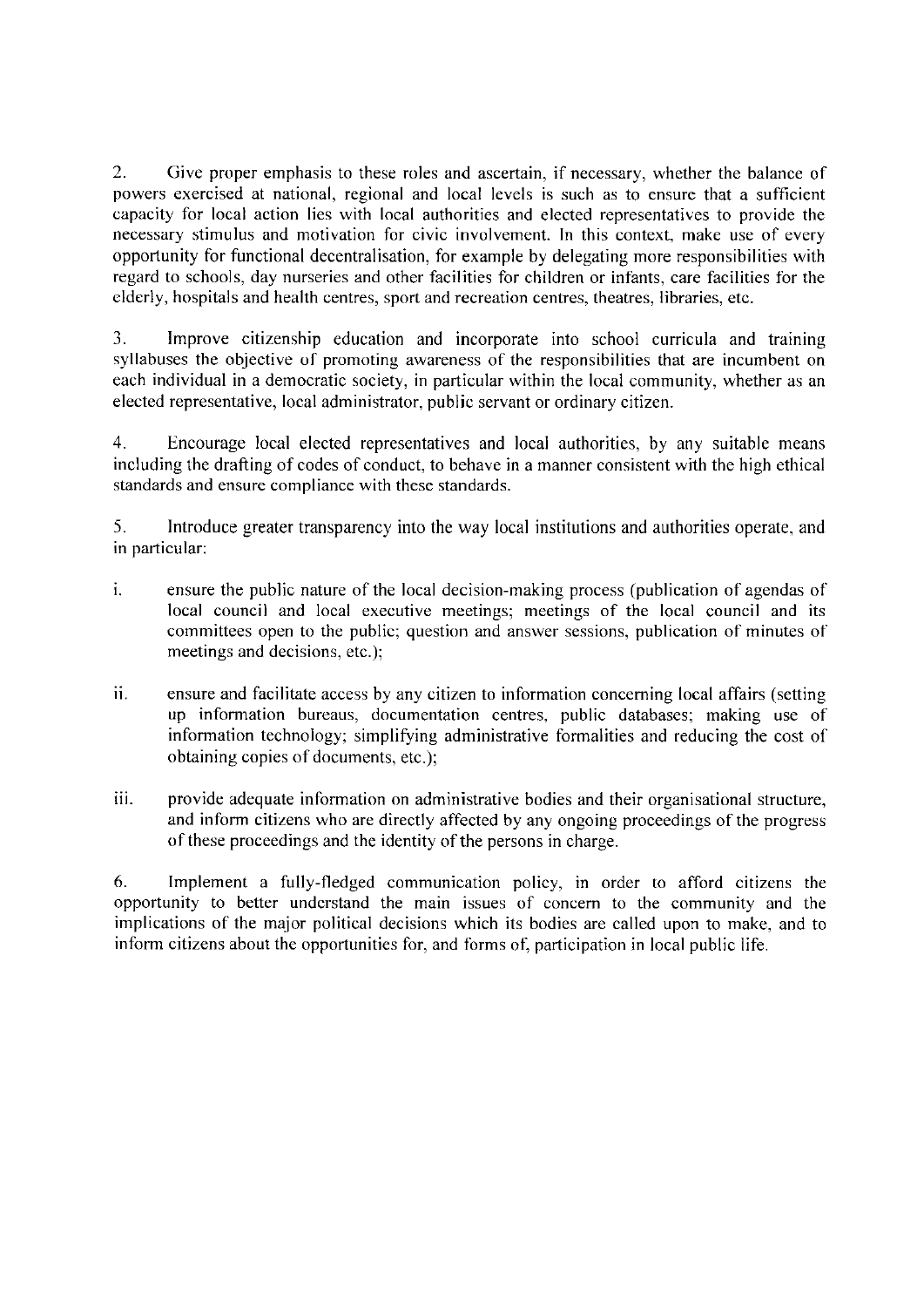7. Develop, both in the most populated urban centres and in rural areas, a form of neighbourhood democracy, so as to give citizens more influence over their local environment and municipal activities in the various areas of the municipality. More specifically:

- 1. set up, at sub-municipal level, bodies, where appropriate elected or composed of elected representatives, which could be given advisory and information functions and possibly delegated executive powers;
- 11. set up, at sub-municipal level, administrative offices to facilitate contacts between local authorities and citizens;
- iii. adopt, in each area, an integrated approach to the organisation and provision of public services, based on a willingness to listen to citizens and geared to the needs which they express;
- iv. encourage local residents to become involved directly or via neighbourhood associations - in the design and implementation of projects which have a direct bearing on their environment, such as the creation and maintenance of green areas and playgrounds, the fight against crime, the introduction of support/self-help facilities (childcare, care for the elderly, etc.).

### **B. Steps and measures concerning participation in local elections and the system of representative democracy**

I. Conduct audits of the functioning of local electoral systems in order to ascertain whether there are any fundamental flaws or voting arrangements that might discourage particular sections of the population from voting and consider the possibilities of correcting those flaws or arrangements.

2. Endeavour to promote participation in elections. Where necessary, conduct information campaigns to explain how to vote and to encourage people in general to register to vote and to use their vote. Information campaigns targeted at particular sections of the population may also be an appropriate option.

3. Conduct audits of voter registration and electoral turnout in order to determine whether there is any change in the general pattern or whether there are any problems involving particular categories or groups of citizens who show little interest in voting.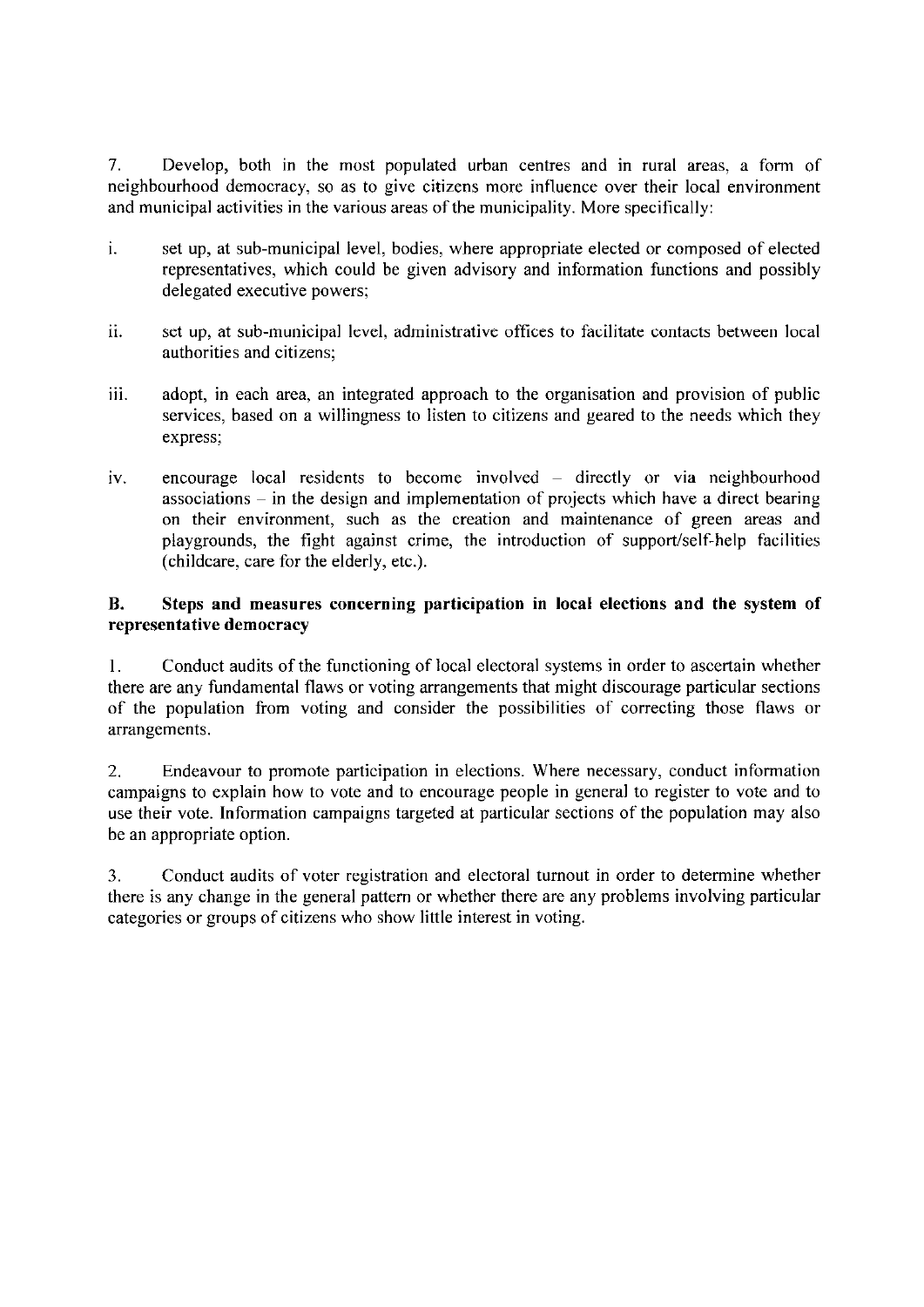4. Consider measures to make voting more convenient given the complexity and demands of modem lifestyles, e.g.:

- i. review the way in which polling stations operate (number of polling stations, accessibility, opening hours, etc.);
- 11. introduce new voting options, more in line with the aspirations of the citizens of each member states (early voting, postal voting, post office voting, electronic voting, etc.);
- iii. introduce specific forms of assistance (for example for disabled or illiterate people) or other special voting arrangements for particular categories of voters (voting by proxy, home voting, hospital voting, voting in barracks or prisons, etc.).

5. Where necessary, in order to better gauge the impact of any measures envisaged, conduct (or allow) pilot schemes to test the new voting arrangements.

6. Examine the procedures for selecting candidates to stand for local elective office and consider, for example:

- 1. whether voters should be involved in the process of selecting candidates, for instance by introducing the possibility of presenting independent lists or individual candidatures, or by giving voters the option of casting one or more preference votes;
- 11. whether voters should be given a stronger influence in the election or appointment of the (heads of the) local executives; this can be achieved by direct elections, binding referendums or other methods.

7. Examine the issues relating to plurality of elective office, so as to adopt measures designed to prevent simultaneous office-holding where it would hinder the proper performance of the relevant duties or would lead to conflicts of interest.

8. Examine the conditions governing the exercise of elective office, in order to determine whether particular aspects of the status of local elected representatives or the practical arrangements for exercising office might hinder involvement in politics. Where appropriate, consider measures designed to remove these obstacles and, in particular, to enable elected representatives to devote the appropriate time to their duties and to relieve them from certain economic constraints.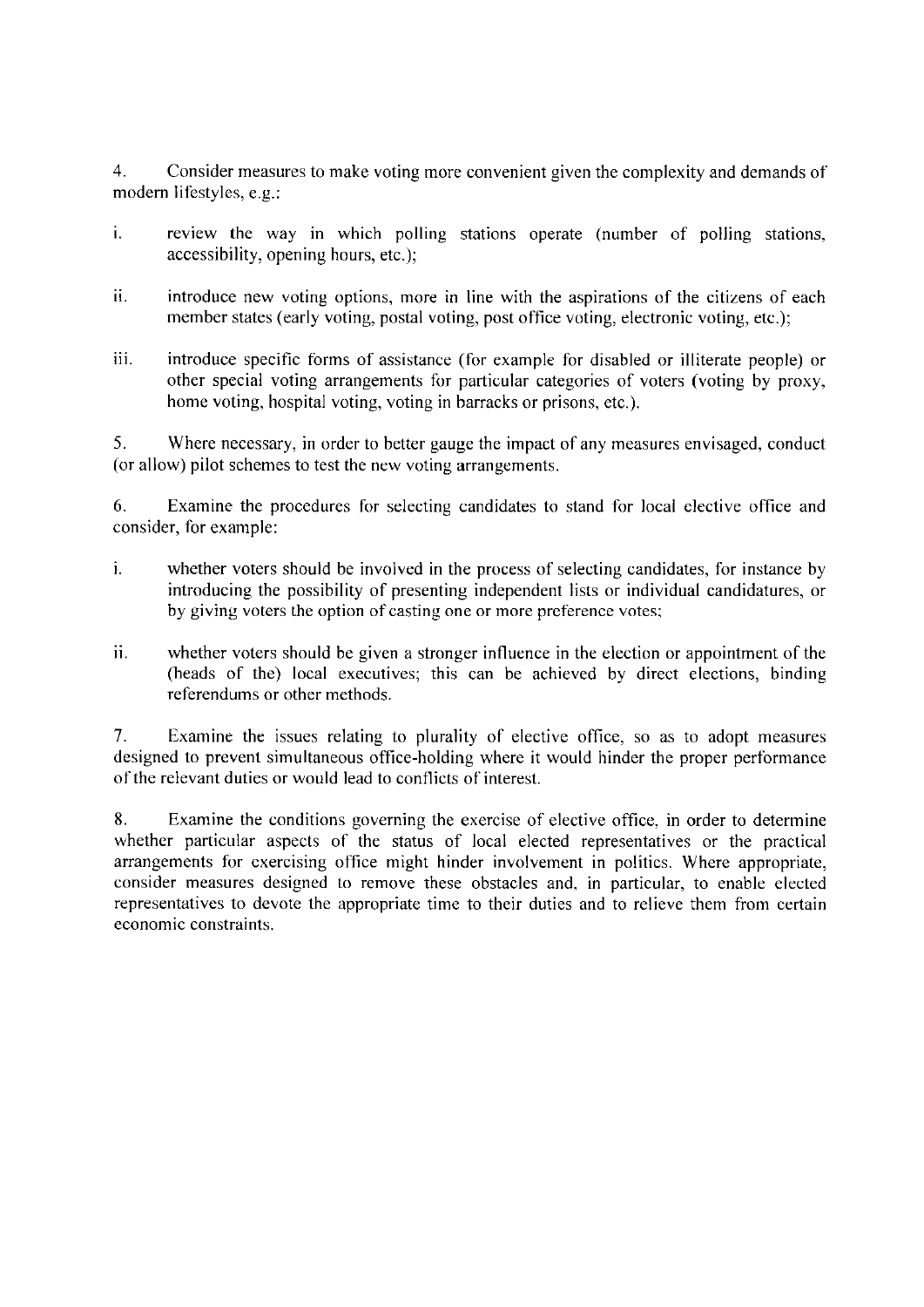### **C. Steps and measures to encourage direct public participation in local decisionmaking and the management of local affairs**

1. Promote dialogue between citizens and local elected representatives and make local authorities aware of the various techniques for communicating with the public, and the wide range of ways in which the public can play a direct part in decision-making. Such awareness could be developed through the publication of guidelines (e.g. in the form of a charter for public participation at local level), the holding of conferences and seminars or the establishment of a well-maintained website so that examples of good practice could be posted and accessed.

2. Develop, through surveys and discussions, an understanding of the strengths and weaknesses of the various instruments of citizens' participation in decision-making and encourage innovation and experimentation in local authorities' efforts to communicate with the public and involve it more closely in the decision-making process.

- 3. Make full use, in particular, of:
- 1. new information and communication technologies, and take steps to ensure that local authorities and other public bodies use (in addition to the traditional and still valuable methods such as formal public notices or official leaflets) the full range of communications facilities available (interactive websites, multi-channel broadcast media, etc.);
- 11. more deliberative forms of decision-making, i.e. involving the exchange of information and opinions, for example: public meetings of citizens; citizens' juries and various types of forums, groups, public committees whose function is to advise or make proposals; round tables, opinion polls, user surveys, etc.
- 4. Introduce or, where necessary, improve the legislation/regulations which enable:
- 1. petitions/motions, proposals and complaints filed by citizens with the local council or local authorities;
- ii. popular initiatives, calling on elected bodies to deal with the matters raised in the initiative in order to provide citizens with a response or initiate the referendum procedure;
- iii. consultative or decision-making referendums on matters of local concern, called by local authorities on their own initiative or at the request of the local community;
- iv. devices for co-opting citizens to decision-making bodies, including representative bodies;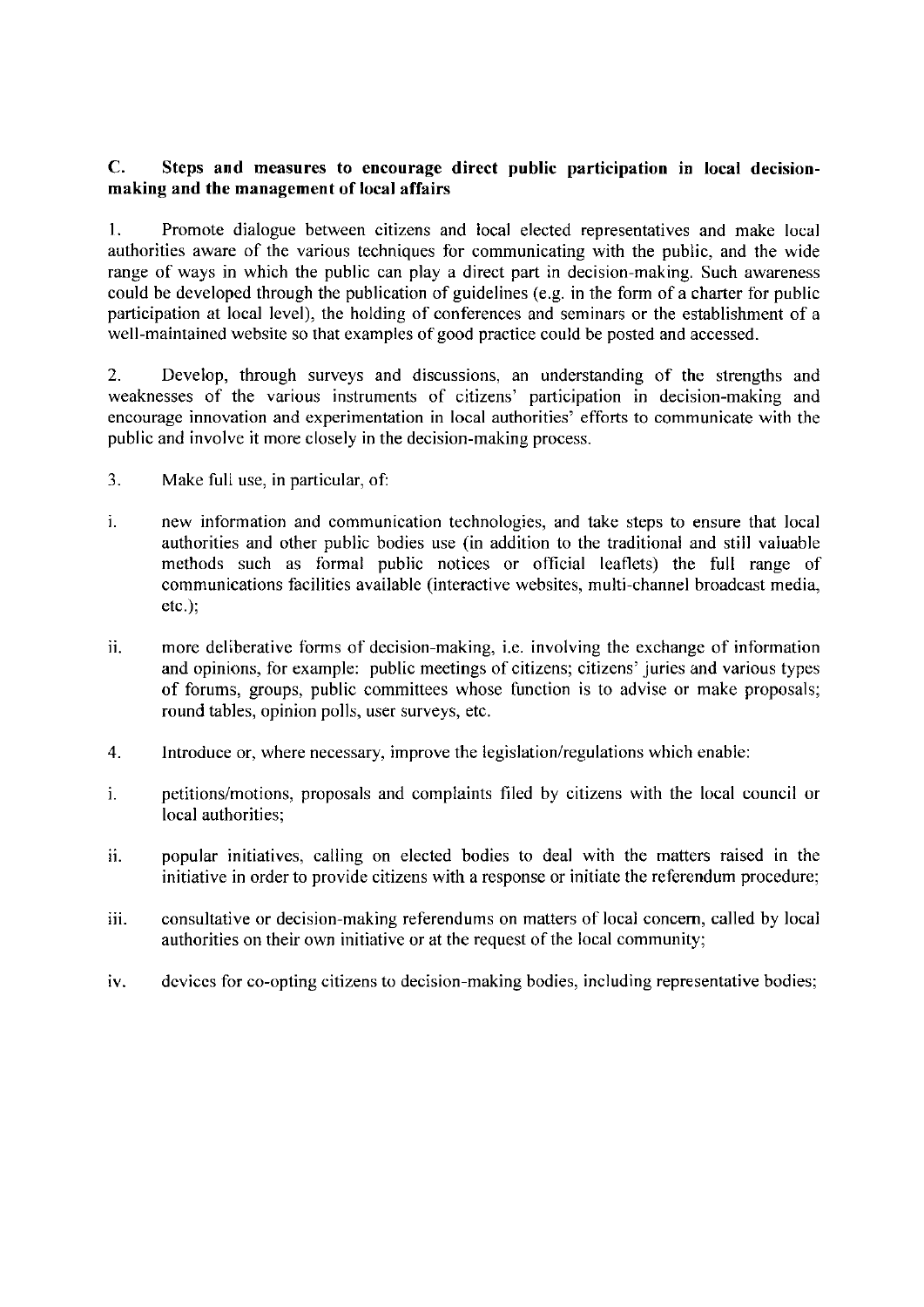v. devices for involving citizens in management (user committees, partnership boards, direct management of services by citizens, etc.).

5. Give citizens more influence over local planning and, in a general manner, over strategic and long-term decisions; more specifically:

- 1. give citizens the opportunity to become involved in the various stages of the decisionmaking process concerning these decisions, notably by dividing this process into several stages (for example programming, drafting of projects and alternatives. implementation, budgetary and financial planning);
- 11. illustrate each phase of the planning process by means of a lucid, intelligible material that is readily accessible to the public, using, if possible. in addition to the traditional methods (maps, scale models, audiovisual material) the other media available through new technologies (CO-Rom, DVD, electronic documentary bases accessible to the public).

6. Develop systematic feed-back mechanisms to involve citizens in the evaluation and the improvement of local management.

7. Ensure that direct participation has a real impact on the decision-making process, that citizens are well informed about the impact of their participation and that they see tangible results. Participation that is purely symbolic or used to simply grant legitimacy to pre-ordained decisions is unlikely to win public support. However, local authorities must be honest with the public about the limitations of the forms of direct participation on offer, and avoid arousing exaggerated expectations about the possibility of accommodating the various interests involved, particularly when decisions are made between conflicting interests or about rationing resources.

8. Encourage and duly recognise the spirit of volunteering that exists in many local communities, for example through grant schemes or other forms of support and encouragement for non-profit, voluntary and community organisations, citizens' action groups, etc., or through the forging of contracts or agreements between these organisations and local authorities concerning the respective rights, roles and expectations of these parties in their dealings with one another.

### **D. Specific steps and measures to encourage categories of citizens who, for various reasons, have greater difficulty in participating**

I. Collect, on a regular basis, information on the participation of the various categories of citizens and ascertain whether certain ones such as women, young people, underprivileged social groups and certain professional groups are under-represented in the elected bodies and/or play little or no part in electoral or direct forms of participation.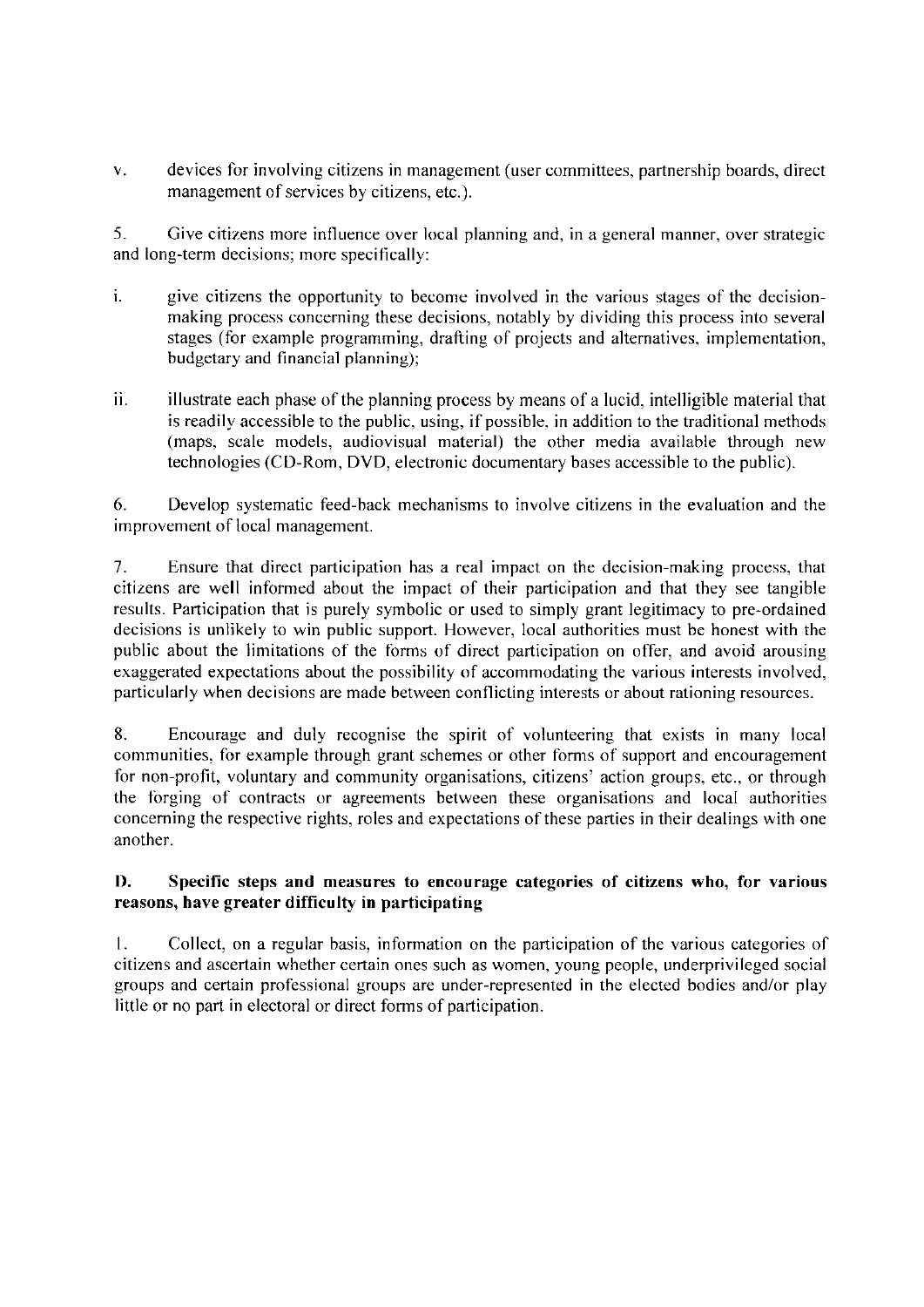2. Set targets for achieving certain levels of representation and/or participation of the groups of citizens concerned and devise packages of specific measures to increase the opportunities for their participation, for example:

- i. introduce, for the groups of citizens concerned, an active communications and information policy including, where appropriate, specific media campaigns to encourage them to participate (consideration will be given to adopting a particular language, media and campaign style geared to the needs of each group);
- ii. introduce specific institutional forms of participation, designed, where possible, in consultation with the group or groups of citizens whose involvement is being encouraged (there is a wide range of possibilities for meeting the specific needs of various groups, such as various forms of meetings, conferencing or co-option);
- ill. appoint officials specifically responsible for dealing with matters of concern to the excluded groups, passing on their demands for change to the relevant decision-making bodies and reporting back to the groups on the progress made and the response (positive or negative) given to their demands.
- 3. As regards women in particular:
- 1. emphasise the importance of a fair representation of women in decision-making bodies and consider any arrangements which might make it easier to combine active political involvement with family and working life;
- ii. consider, if legally possible, the introduction of compulsory or recommended quota systems for the minimum number of same-sex candidates who can appear on an electoral list and/or a quota of seats reserved for women on local councils, local executive bodies and the various committees and boards formed by local bodies.
- 4. As regards young people in particular:
- i. develop the school as an important common arena for young people's participation and democratic learning process;
- 11. promote "children's council" and "youth council" type initiatives at municipal level, as genuinely useful means of education in local citizenship, in addition to opportunities for dialogue with the youngest members of society;
- iii. encourage youth associations and, in particular, promote the development of flexible forms and structures for community involvement, such as youth centres, making full use of young people's capacity to design projects themselves and to implement them;